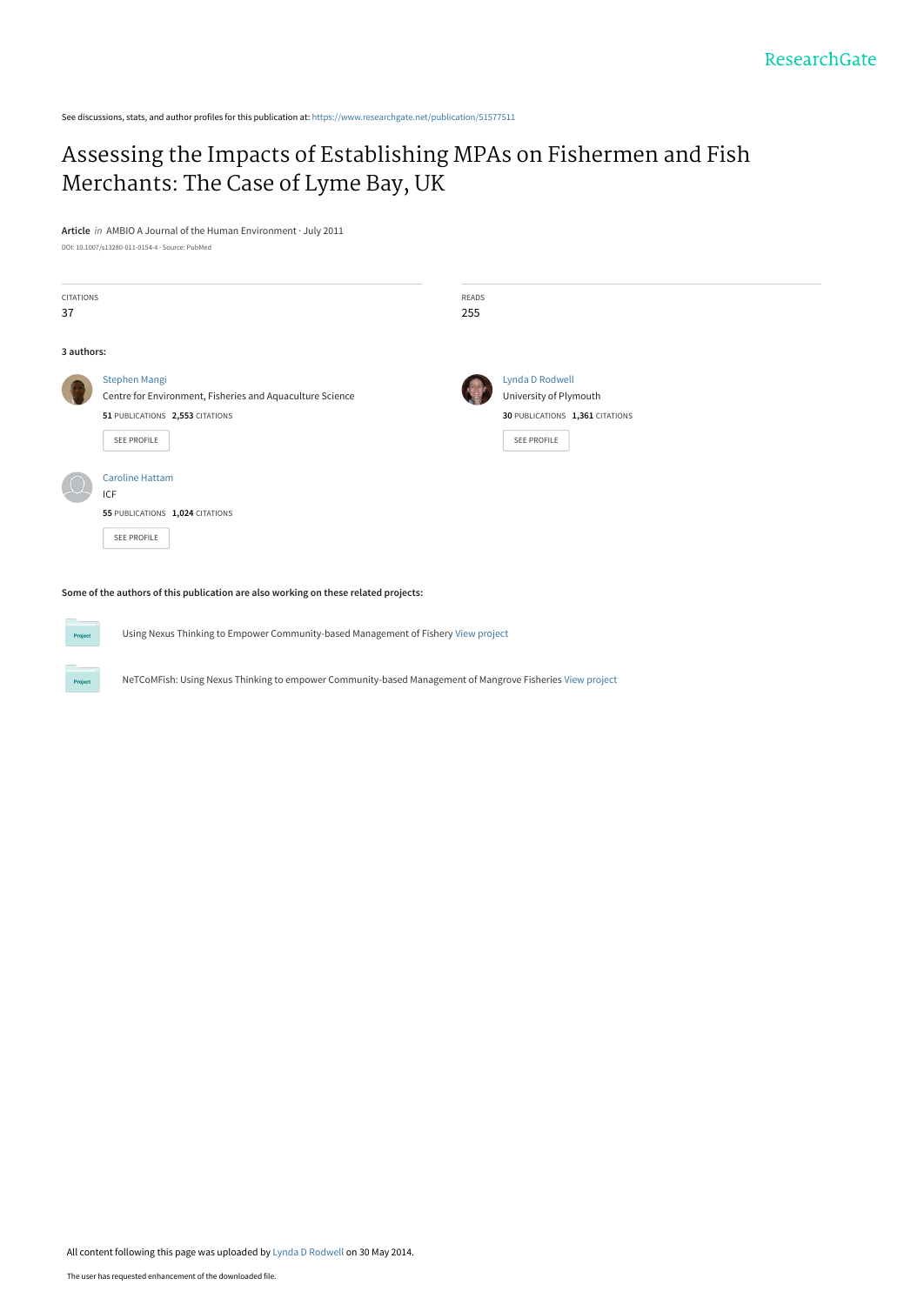REPORT

## Assessing the Impacts of Establishing MPAs on Fishermen and Fish Merchants: The Case of Lyme Bay, UK

Stephen C. Mangi, Lynda D. Rodwell, Caroline Hattam

Received: 15 September 2010 / Revised: 19 April 2011 / Accepted: 26 April 2011 / Published online: 11 May 2011

Abstract Shortly after the implementation of a marine protected area (MPA) in Lyme Bay in 2008, inside which scallop dredging and bottom trawling is prohibited, a socio-economic impact assessment was initiated. This article presents the initial findings from this study. The aim was to understand the costs and benefits to fishermen and fish merchants of establishing the MPA. These were assessed using a combination of primary and secondary data. The results indicate that the impacts of the closure differ according to the gear type and the fishing location used by the fishermen. Static gear fishermen who fish inside the closed area have seen changes in terms of increased fishing effort, mostly because they have been able to increase the number of crab and whelk pots they deploy. The effects of the closure on static gear fishermen who fish outside the closed area has been reported in terms of increased conflicts with towed gear fishermen who now fish regularly in their traditional grounds. Fishermen using towed gear on the other hand have been impacted through displacement effects as they have been forced to look for other fishing grounds outside the closed area. Most fish merchants and processors initially claimed that they were heavily impacted by the closure but when they were interviewed 1 year after the closure they suggested a more stable picture. Preliminary analyses of landings data indicate that the introduction of the MPA has so far had minimal impacts on the average incomes and financial profits of fishermen and fish merchants. This conclusion, however, reflects a short-term view as the impacts of the closure of Lyme Bay are likely to be felt for a long time to come.

Keywords Costs and benefits  $\cdot$ Conservation-people conflicts - Perceptions - Resource users - Socio-economics

## INTRODUCTION

The socio-economic impact of marine protected areas (MPAs) is currently of particular interest in the United Kingdom (UK) where the Marine and Coastal Access Act commits the UK Government to deliver an ecologically coherent network of MPAs in English and Welsh territorial waters and UK offshore waters by 2012 (Marine and Coastal Access Act [2009\)](#page-12-0). MPAs are considered an essential means of delivering an ecosystem-based approach to management, being able to protect and conserve species, habitats, ecosystems and ecological processes (Goni et al. [2000](#page-11-0); Garcia-Charton et al. [2000](#page-11-0); Gell and Roberts [2003](#page-11-0); Roberts et al. [2005](#page-12-0)). Following concerns about the damage caused by mobile fishing gear on the structure and complexity of ecosystems, and the increase in scientific evidence of such damage (e.g., Currie and Parry [1996](#page-11-0); Watling and Norse [1998](#page-12-0); McConnaughey et al. [2000](#page-12-0); Kaiser et al. [2000](#page-12-0); Kaiser et al. [2002](#page-12-0); Kaiser et al. [2006](#page-12-0); Tillin et al. [2006](#page-12-0)), the UK Government took advice from its conservation advisors (Natural England) and in July 2008, closed part of the Lyme Bay reefs to scallop dredging and demersal trawling gear to protect marine biodiversity against damage incurred as a result of towed benthic gear. This statutory closure represents a major attempt on the south coast of the UK to implement an MPA as a tool to protect marine life.

Closing the Lyme Bay reefs to scallop dredgers and demersal trawlers has led to considerable attention because of the significant, and sometimes conflicting, interests of conservation bodies, fisheries and recreation sectors in the area. The reefs in Lyme Bay contain a highly diverse community of erect sponges, gorgonian corals and bryozoans, many of which are highly sensitive to physical disturbance such as that caused by demersal trawled fishing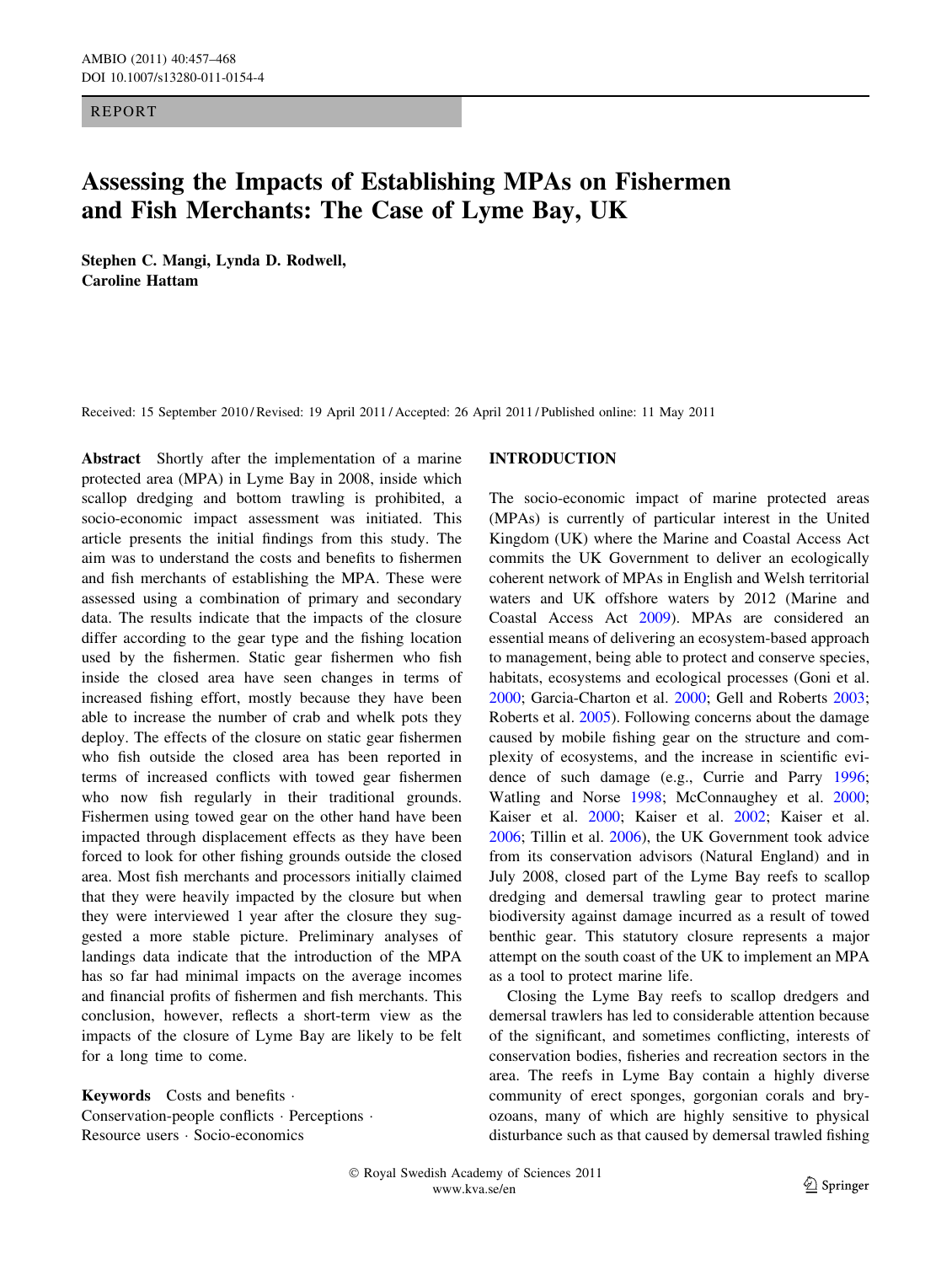gear (Jackson [2007](#page-12-0); Hiscock and Breckles [2007](#page-12-0)). Lyme Bay is also an important fishing area, particularly for towed gears, such as scallop dredges, and for static gear, such as pots for crab, lobster, and whelks. Local vessels that fished in the area prior to the closure include approximately 25  $>10$  m trawlers and scallopers,  $25$  <10 m trawlers and scallopers, and 90 vessels involved in netting, potting or whelking activities (Andrews [2008](#page-11-0)). The fisheries within the Bay area are highly mixed and seasonal, with annual variations in activities being driven by a number of factors, including weather conditions, the varying availability of stocks and the financial returns available on different species (Stevens et al. [2007](#page-12-0)).

The Lyme Bay reefs are also popular for sea angling and diving among other recreational uses. Stevens et al. ([2007\)](#page-12-0) identified nine active dive businesses that used the Lyme Bay area generating a total turnover of  $\sim$ £980,000 per annum. Similarly, Rees et al. [\(2010a\)](#page-12-0) estimated the annual value of recreational activities in Lyme Bay to be over £3.9 million. The closure of the reefs therefore has immediate and long-term social and economic impacts for a wide range of user groups that need to be understood and quantified. Understanding these impacts is important because it provides the context necessary to analyze the level of support that the closure of Lyme Bay will receive from the local communities (Sanchirico [2002](#page-12-0); Carter [2003](#page-11-0); Pomeroy et al. [2004](#page-12-0)).

Surveys indicate that primary stakeholders living adjacent to protected areas often disproportionately bear the costs of conservation management strategies, particularly those associated with the type of restrictions on the use of resources (Hough [1988](#page-12-0); McClanahan and Mangi [2000](#page-12-0)). For instance, commercial fishermen who are displaced by closures arguably bear most of the costs in the short run when a protected area is established, as improvements in catch may only be realized in the distant future (Sanchirico [2002\)](#page-12-0). In fact, displacement of effort both across the fishing grounds and into other fisheries is arguably a fundamental driver in determining the distribution, type and magnitude of the costs and benefits from MPAs. Such fishing effort displacements have knock on effects to fish processors and merchants down the supply chain. In their environmental impact assessment, Andrews [\(2008](#page-11-0)) estimated that the costs to fishing fleets due to the closure of Lyme Bay area would be  $\sim \pounds 230,000$  for the first year alone, mainly as a result of decreased landings. Curtis and Anderson [\(2008](#page-11-0)) on the other hand, estimated that closing Lyme Bay to scallop dredging and benthic trawling would result in losses to annual scallop landings of £1.4 million per year. Both these studies assumed that establishing the MPA would result in a 50% reduction in total landings by scallop fishermen, the difference being Andrews ([2008\)](#page-11-0) used average landings from vessels recorded in the ICES

rectangles 30E6 and 30E7 between 1997 and 2007, while Curtis and Anderson [\(2008](#page-11-0)) used average landings from vessels recorded between 2005 and 2006. Since scallop landings in 2005 and 2006 were particularly high (i.e., 1.2 times higher than in 2007 and  $\sim$ 3 times higher than the previous 8 years), the estimate by Curtis and Anderson [\(2008](#page-11-0)) is much higher than that of Andrews ([2008\)](#page-11-0).

In this article, we explore the initial socio-economic impacts of closing Lyme Bay to scallop dredging and trawling on commercial fishermen and fish merchants, examining their perceived changes to fishing income and costs. Social impacts and perceptions of local communities towards increased marine protection are dynamic and change rapidly over time. The main purpose is, therefore, to analyze the changes that have occurred 1 year after the introduction of the closure to establish a baseline upon which future changes could be assessed. Consequently, we examine changes that have occurred associated with the implementation of the closure on four main areas: (1) diversification and gear changes; (2) changes in areas fished and distribution of fishing effort; (3) changes in wet weight and value of landings; and (4) changes in incomes and profitability.

## MATERIALS AND METHODS

#### Study Site

Lyme Bay is situated on the south west coast of England (Fig. [1\)](#page-3-0). The reef areas comprise rock and mixed ground (sand, gravel, pebbles, cobbles, and boulders) that support colonies of nationally important marine features including sponge (Axinella dissimilis), ross coral (Pentapora fascialis) and dead man's fingers (Alcyonium digitatum). The Lyme Bay reefs are considered to be both nationally and internationally important in conservation terms as they are home to pink sea fans (Eunicella verrucosa) and the sunset cup coral (Leptopsammia pruvoti) which are listed for conservation under the Wildlife and Countryside Act 1981, the UK Biodiversity Action Plan 1995, and included in the IUCN Red List (Hirst and Attrill [2008](#page-11-0)).

In 1991, conservation charity, Devon Wildlife Trust, together with Natural England called for a greater protection of the reefs in Lyme Bay. In 1992, 1998 and 2001, Devon Wildlife Trust conducted dive surveys that provided evidence of the damage caused by scallop dredging to the reefs (DWT [2007\)](#page-11-0). The surveys showed that an area of reef locally known as The Exeters had been completely destroyed, and, in using data on known pink sea fan locations, three other areas (Lanes Ground, Beer Home Ground and Saw tooth Ledges) were in need of urgent protection (Rees et al. [2010b](#page-12-0)). Results from these surveys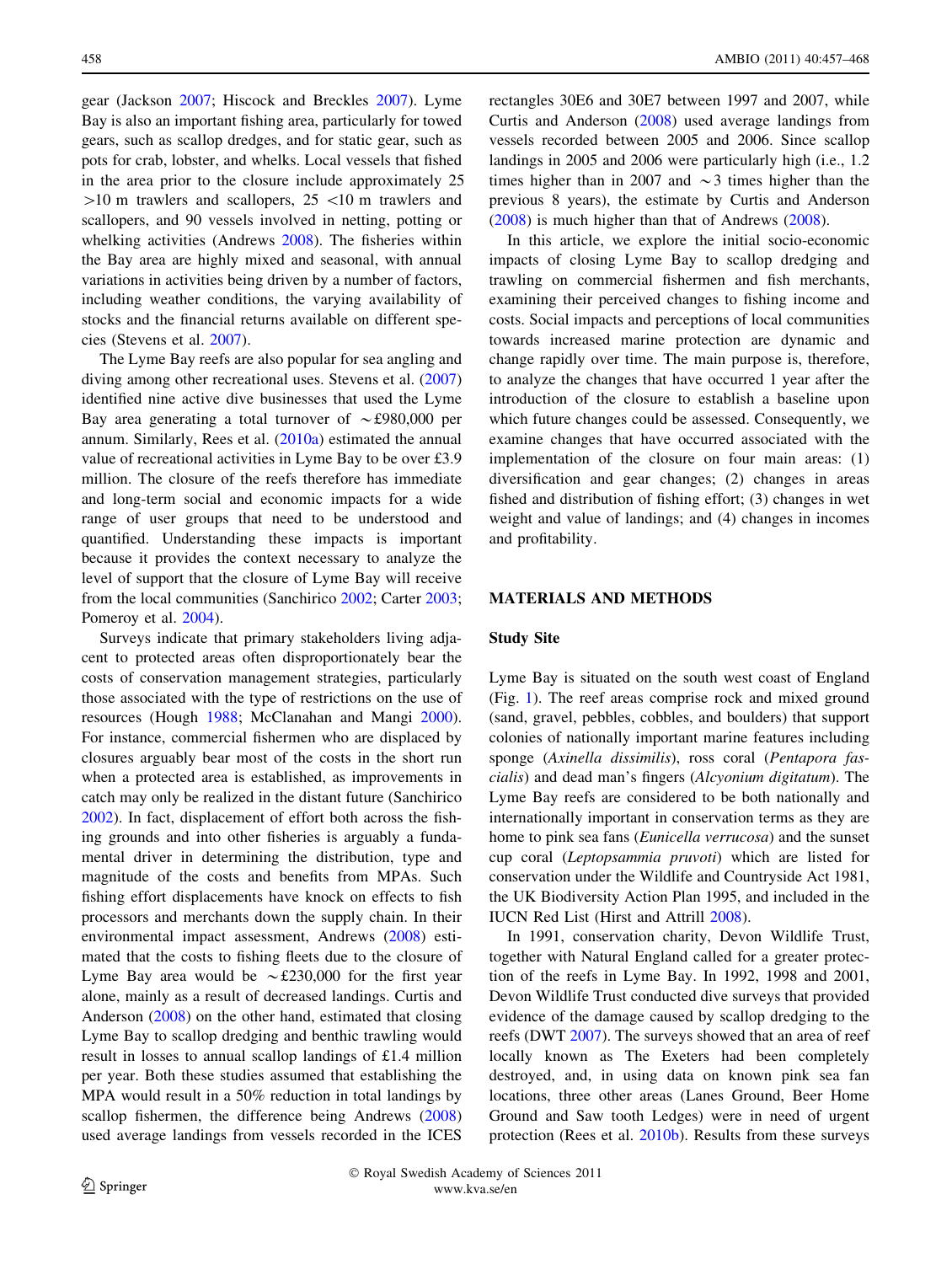<span id="page-3-0"></span>

Fig. 1 Map of Lyme Bay showing the area that is closed to scallop dredging and demersal trawling

led to an agreement in 2001 between local fishermen and the environmental groups to voluntarily close two reefs (Saw tooth Ledges and Lanes Ground) to scallop dredging and demersal trawlers. As the closure was voluntary rather than statutory, enforcement of rules was conducted by the local community. However, as a result of increases in prices of scallops on the market and the absence of quota for this species, the number of fishing boats increased dramatically leading to increased infringements. In 2006, it was agreed that the local community was not in a position to enforce the closure (English Nature [2006](#page-11-0)) leading to a breakdown of the voluntary closure.

In 2006, English Nature (now Natural England), the UK Government's conservation advisors, applied for a stop order under the Sea Fisheries Act 1967 to prohibit demersal fishing across an area of  $206 \text{ km}^2$ . The fishermen responded by forming the South West Inshore Scallopers Association (SWISA) and put forward a compromise proposal to increase the number of voluntary closed areas to four, adding Beer Home Ground and East Tennant's Reef (Rees et al[.2010b](#page-12-0)). This proposal was accepted by the Fisheries Minister, under the condition that a full public consultation would be undertaken. In September 2006, the issue went to public consultation, with three options: Option A, continue to rely on the areas of protection agreed in which towed gear is excluded; Option B, exclude the use of all towed gear, by either sea fisheries committee (SFC) byelaw or order, in an area of 86 km<sup>2</sup>; and Option C, exclude the use of all towed gear, by either SFC byelaw or order in an area of 206 km<sup>2</sup>. The result of which was an announcement in June 2008 by the Fisheries Minister that the Government had reached a decision to close the full 206  $km<sup>2</sup>$  of Lyme Bay reefs. From the 11th July 2008 the use of dredges and demersal trawls became prohibited through a Statutory Instrument 1584 (Defra [2008\)](#page-11-0). The Lyme Bay closure does not include a notake zone; it only restricts the use of scallop dredgers and bottom trawlers in the protected area while fishing using pots and nets, sea angling, scuba diving for submerged collection of scallops, and other recreational uses are allowed.

#### Primary Data

Fishermen extract resources while fish merchants and processors buy these resources and sell them at the market.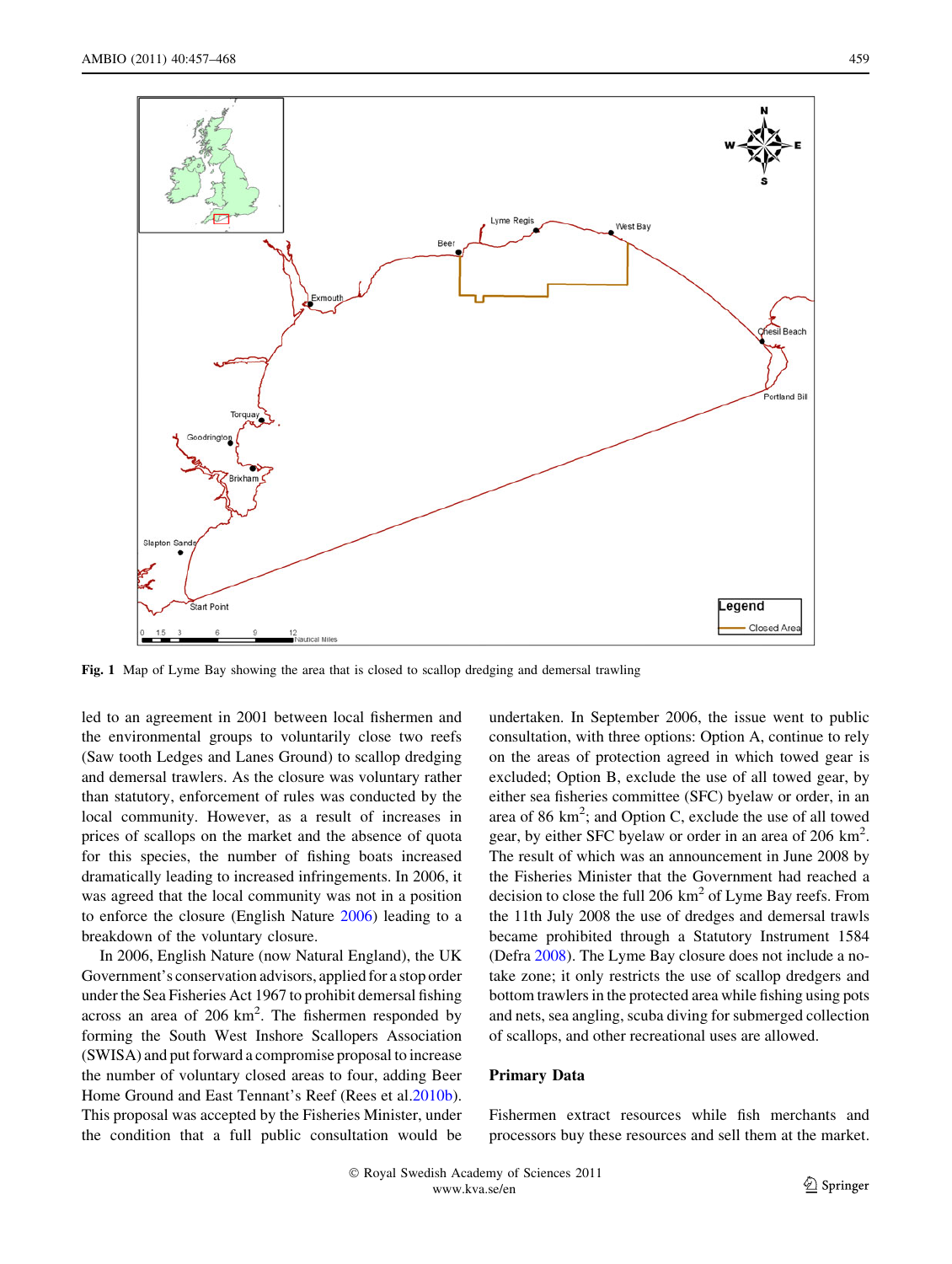This initial study focused on these two stakeholder groups because they were expected to bear the immediate costs of the closed area. To evaluate their perceived changes to income, fishing costs and businesses as a result of the closure, a questionnaire was developed for the fishermen, while fish merchants were surveyed using semi-structured interviews. Both the fishermen's questionnaire and the questions used in the semi-structured interviews with fish merchants were designed to elicit the impacts that the closed area was having on the respondents' costs and incomes. The fishermen's questionnaire was pilot-tested, face-to-face with four fishermen and later revised based on the comments received from respondents. A postal survey was then conducted immediately after the closure and then 1 year later using the same questions to ensure that results are comparable. Follow-up telephone calls were used to encourage those who had not responded to complete the questionnaire and to clarify ambiguities in responses in completed questionnaires. In order to explore changes that the respondents perceived to be due to the closed area, two surveys were conducted: one immediately after the closure between September and December 2008, and the other 1 year after the closure, between December 2009 and March 2010.

The questionnaires included closed-ended questions to gather specific information about changes in fishing activities. The questions were divided into three broad categories. The first section required basic information of the respondent including: (1) the gear type they currently used; (2) how long they had been using that gear; (3) whether it was the same gear they used before the closure; and (4) whether it was their preferred gear type. The length of time they had been fishing in general and the specific number of years fishing in Lyme Bay was also recorded. The second section of the questionnaires focused on costs due to the closure, with questions asking respondents to relate costs before and after the closure. The third section focused on the incomes derived from fishing, including their perception of whether these had increased, decreased or stayed the same, and any additional incomes sources that the fishermen had. Fishermen were also asked to express their opinion about the reasons for any perceived changes to costs and incomes.

Names and addresses of 157 vessel owners who use Lyme Bay were acquired through the local Marine Management Organization (MMO) office and were contacted to take part in the survey. Of these, 16 declined to participate in the survey because they had not fished in the Lyme Bay area and they did not want to compromise the views of their colleagues. A total of 43 responses (30%) were received in the first survey, and 31 responses (21%) in the second survey.

Fish merchants and fish processors from Devon and Dorset were identified through records held by the local MMO office and the Yellow Pages. Each merchant was contacted by telephone to ascertain their previous level of involvement in the processing of scallops from Lyme Bay. They were also asked to identify other fish merchants involved in the scallop trade who may have been affected by the closure of Lyme Bay. This initial search identified seven key processors, six of whom were subsequently interviewed twice, by telephone and follow-up e-mails. The semi-structured interviews with the fish processors and merchants used a mixture of open and closed-ended questions that focused on the previous involvement of the merchants in buying scallops from Lyme Bay, the volume they processed before and after the closure, quality and price of scallops bought from Lyme Bay, the perceived impacts on their business that could be attributed to the closure and what they were doing to overcome any difficulties arising.

## Secondary Data

Data on the volume of species landed by different gear types were obtained from the MMO for each vessel that has fished in ICES statistical rectangles 30E6 and 30E7 from 2005 to 2009. Catch data from these two ICES rectangles were used since the closed area is located within these two rectangles. The catch data included the wet weight and value of landings reported by fishermen and fish merchants to the MMO landed at various ports around the South West of England. The dataset included the date the fishing took place, the length and registration number of the vessel, the ICES rectangle fished, and the gear type used.

## Data Analyses

Given that it is only benthic mobile gear types that are restricted in the closed area, analyses were completed with data pooled together into either towed or static gear types. Data on the perceptions of fishermen towards changes in income, costs, travel time to fishing sites, and fishing duration were reported, based on the proportion of fishermen who participated in the survey. The responses are presented for the first survey, which was conducted immediately after the closure, and the second survey, which was conducted 1 year after the closure was introduced. Changes in fishing gear types used and whether fishermen have diversified their incomes as a consequence of the closure were analyzed based on data collected directly from the fishermen. Responses of the fish merchants and processors are summarized from the two rounds of interviews.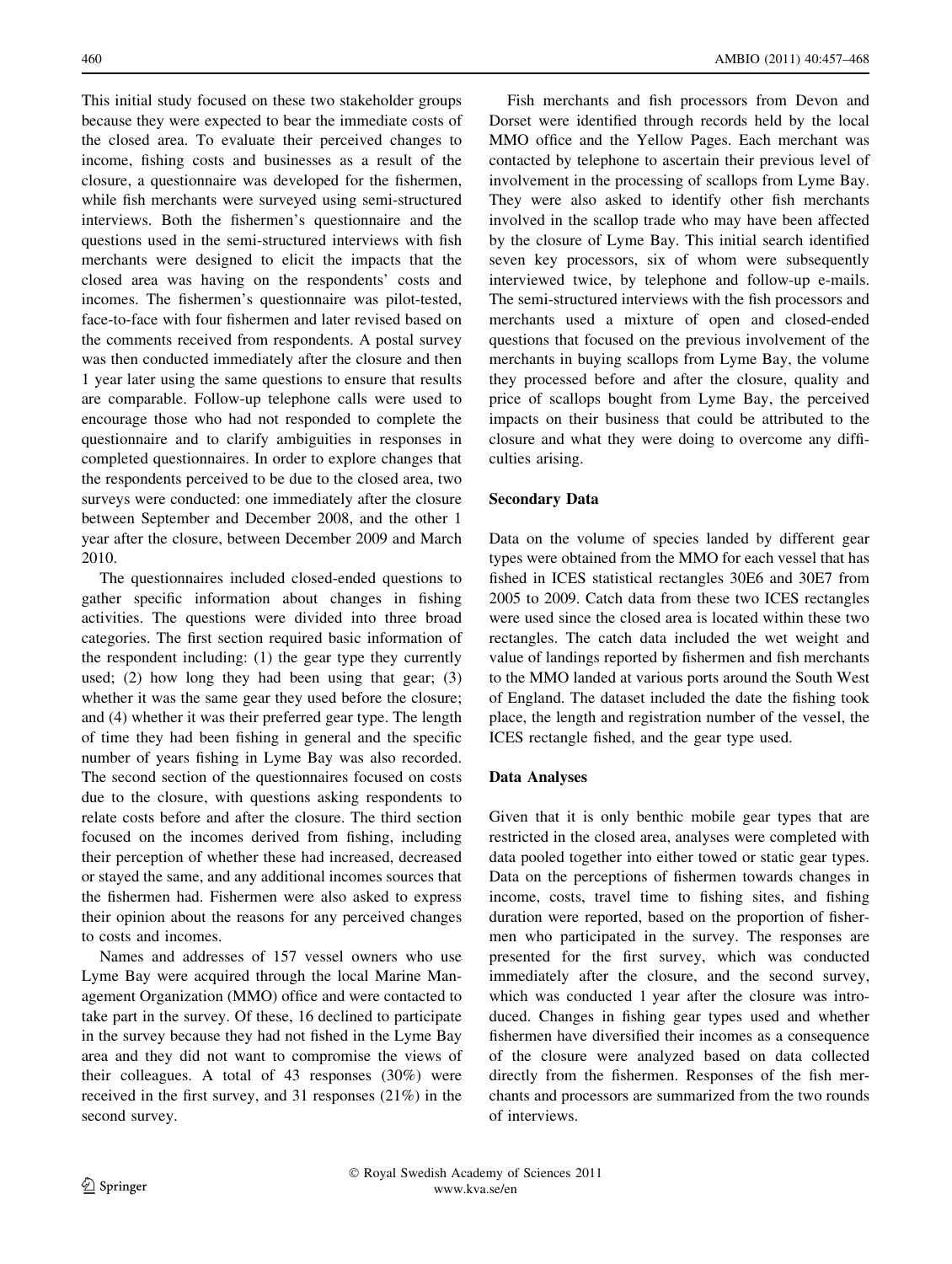Total catches from ICES rectangles 30E6 and 30E7 were plotted for four periods: from July 2005 to June 2006; July 2006 to June 2007; July 2007 to June 2008; and July 2008 to June 2009. Data were analyzed for all species landed by static gear, all species landed by towed gear and then for scallops landings alone. Based on information from enforcement agencies and data on sightings, daily catches for each vessel were matched to the corresponding location of the vessel on the date when fishing was undertaken. The assumption was that the catch of each vessel came from the location at which the vessel had been sighted. The fishing locations were categorized as either inside or outside of closed area. The value of landings from each of these two fishing locations were then plotted and compared based on the gear types used. To study changes in fishing effort following the closure, the number of vessels and number of trips made in each month was used. Data were tested for normality (Shapiro–Wilk test) and homogeneity of variance. Data were normally distributed and therefore one-way analysis of variance (ANOVA) on the value of catches and number of trips taken was used to examine changes in landings for fishermen that had used static or towed gear, and where a significant difference was found, Tukey's post hoc test was used to compare the differences between pairs of years. The value of catches from 2005 to 2008 was converted into 2009 prices using retail price index.

To determine the average cost a fisherman incurs each day, data were gathered from questionnaires with the fishing vessel owners. Each respondent was asked to state the average cost per day for fishing trips made to Lyme Bay including costs for fuel, crew share and licenses. Given that the questionnaires were conducted in 2008 and 2009, costs data for earlier years were obtained from Seafish Economic Survey report (Anderson [2007\)](#page-11-0). The cost per day for each gear type was then estimated from these data. Income data focused primarily on the vessel's income from fishing and was estimated based on the landings recorded for the vessel. Once the costs and incomes for each vessel were calculated, financial profit was obtained by subtracting the costs from the income for each vessel.

## **RESULTS**

#### Perceived Changes to Income and Costs

The majority of the respondents (73%) who use towed gear stated that their income had decreased immediately after the closure (Table [1](#page-6-0)). This is a view shared by almost half  $(40\%)$ of static gear fishermen, while 52% of static gear fishermen stated that fishing incomes have remained at similar levels to before the closure. Seventy one percent of all fishermen from the first survey and 81% from the second survey stated that total costs have increased. The reasons provided for the increased costs include increased fuel costs (56% of respondents); and longer fishing duration (43% of respondents). Static gear fishermen fishing outside the closed area stated that the fall in income is due to the displacement of towed gear fishermen into fishing grounds traditionally used by static gear fishermen. Another reason given was that the quality of scallops harvested from outside the closed area is lower, and hence they fetched lower prices. Over 80% of towed gear fishermen have seen increases in the time they take to travel to fishing sites, while most of the static gear fishermen have seen no change, as their fishing grounds have remained the same.

Most of the fishermen (74%) stated that they had no other income source and attributed 98 to 100% of their monthly income to fishing in Lyme Bay. Results also indicate that only four fishermen (6%) have changed gear as a result of the closure. The majority are still using their preferred gear type while two fishermen have changed gear type, but not as a consequence of the closure. For example, one sold his fishing vessel because of restrictions to catch quotas.

During the first round of interviews, fish processors and merchants claimed that they had been heavily impacted by the closure. The main impacts they felt included a decrease in number of boats landing scallops hence sourcing fewer scallops from Brixham market, and decrease in quality of scallops and subsequent decrease in customer satisfaction (Table [2\)](#page-6-0). During the second survey, however, most fish merchants seemed to claim that there were no major impacts that they could attribute to the closure. The majority claimed that the closure has had little effect on their businesses. They had seen no change in the quality of scallops purchased and felt that the reduced volumes of purchases are part of seasonal cycles and not necessarily due to the closure. Most are still sourcing scallops from the same boats that now fish in more distant areas. Most fish processors and merchants claimed that they were not experiencing major impacts but they were concerned that the fishermen were being heavily impacted by the closure.

#### Changes in Value of Landings

The value of landings for static gear fishermen significantly increased ( $F = 5.4$ ,  $P < 0.01$ ,  $n = 48$ ) between 2005 and 2009, while catches for towed gear show a significant decrease  $(F = 9.1, P < 0.01, n = 48)$  during the same period (Fig. [2](#page-7-0)). Changes in landings for all species caught by static gear fishermen indicate that catches in 2005 were significantly lower ( $P < 0.01$ ) than in other years, while catches for towed gear fishermen indicate that landings in 2005 were significantly higher ( $P < 0.01$ ) than in the other years (Table [3\)](#page-7-0). The total value of landings of all gear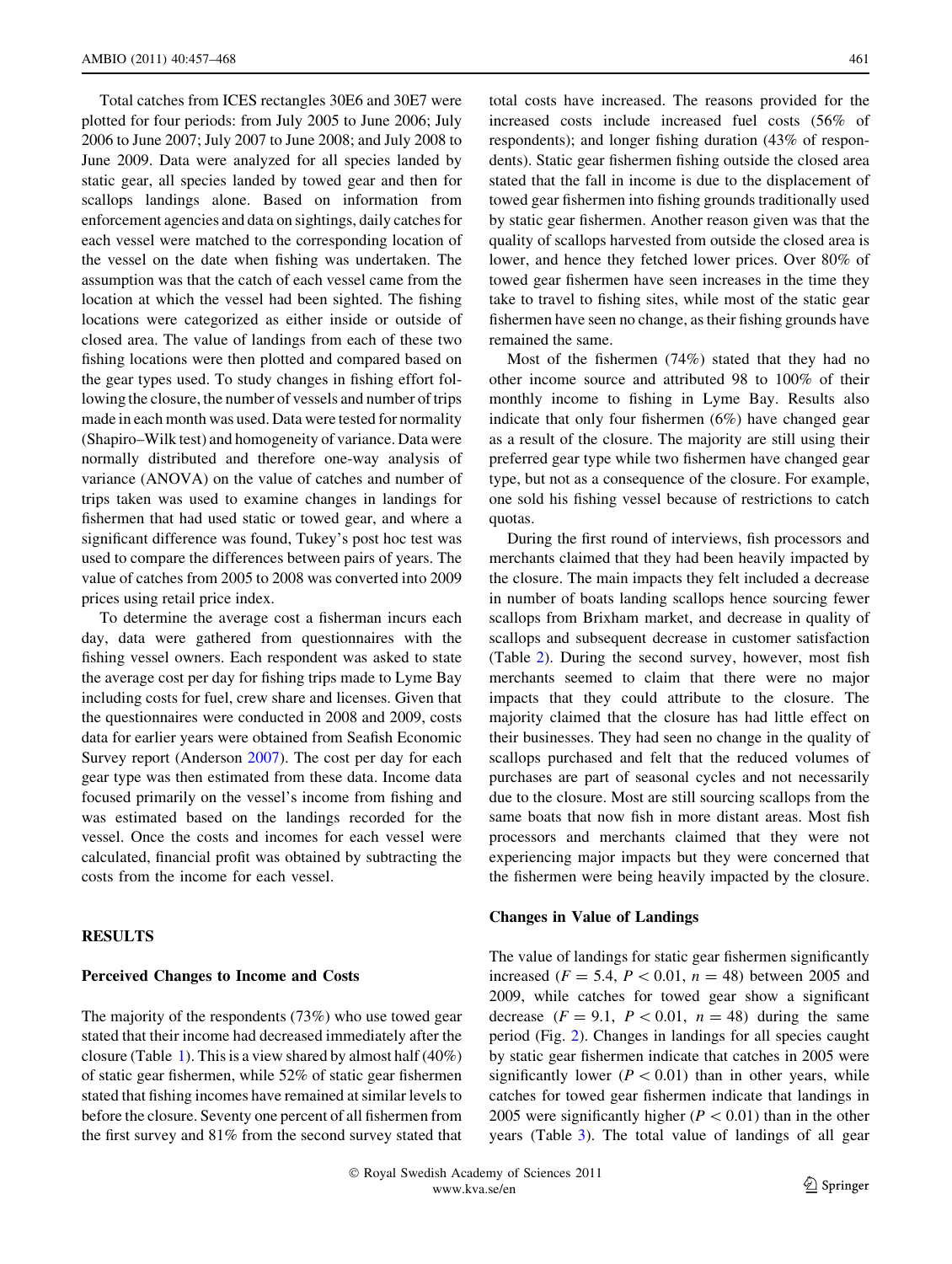| Perceived changes to          | Gear   | Increased $(\% )$ | Decreased $(\% )$ | Same $(\%)$      | No response (%) |
|-------------------------------|--------|-------------------|-------------------|------------------|-----------------|
| (a) Immediately after closure |        |                   |                   |                  |                 |
| Income                        | Towed  | $\mathbf{0}$      | 73                | 20               | 7               |
|                               | Static | 4                 | 40                | 52               | 4               |
| Total costs                   | Towed  | 73                | $\mathbf{0}$      | 7                | 20              |
|                               | Static | 68                | $\mathbf{0}$      | 28               | $\overline{4}$  |
| Travel time to fishing sites  | Towed  | 80                | $\mathbf{0}$      | 13               | 7               |
|                               | Static | 16                | 4                 | 76               | 4               |
| Number of trips per month     | Towed  | 13                | $\mathbf{0}$      | 87               | $\overline{0}$  |
|                               | Static | $\overline{4}$    | 4                 | 76               | 16              |
| Fishing duration              | Towed  | 67                | $\Omega$          | 20               | 13              |
|                               | Static | 28                | 4                 | 64               | $\overline{4}$  |
| (b) 1 Year after closure      |        |                   |                   |                  |                 |
| Income                        | Towed  | $\theta$          | 83                | 8                | 8               |
|                               | Static | 6                 | 44                | 39               | 11              |
| Total costs                   | Towed  | 83                | 8                 | $\boldsymbol{0}$ | 8               |
|                               | Static | 78                | $\mathbf{0}$      | 11               | 11              |
| Travel time to fishing sites  | Towed  | 75                | $\Omega$          | 8                | 17              |
|                               | Static | 17                | $\mathbf{0}$      | 50               | 33              |
| Number of trips per month     | Towed  | $\mathbf{0}$      | 17                | 75               | 8               |
|                               | Static | $\theta$          | 11                | 89               | $\overline{0}$  |
| Fishing duration              | Towed  | 50                | 25                | 8                | 17              |
|                               | Static | 28                | 6                 | 50               | 17              |
|                               |        |                   |                   |                  |                 |

<span id="page-6-0"></span>Table 1 Percentage of towed and static gear fishermen and their perceived changes to income, total costs, travel time to fishing sites, number of fishing trips and fishing duration showing responses (a) immediately after the closure, and (b) 1 year after the closure of Lyme Bay

A total of 15 towed gear fishermen and 25 static gear fishermen responded to the surveys immediately after the closure, while 12 towed gear fishermen and 18 static gear fishermen responded 1 year after closure. Source of data: questionnaire responses from fishermen

Table 2 Relative importance (%) of the main impacts reported by fish merchants

| Main impacts felt                                                                                                | Immediately after<br>closure | 1 Year after<br>closure |
|------------------------------------------------------------------------------------------------------------------|------------------------------|-------------------------|
| Decline in number of boats landing scallops hence sourcing fewer<br>scallops from Brixham market                 | 27                           |                         |
| Decrease in quality of scallops and subsequent decrease in customer satisfaction                                 | 20                           |                         |
| Increase in haulage costs from sourcing scallops from more distant areas                                         | 7                            | 10                      |
| Loss of trade                                                                                                    | 13                           |                         |
| Buying scallops from bigger boats that fish further places                                                       | 7                            | 10                      |
| Closure has had no effect on business                                                                            | 13                           | 25                      |
| No change in quality of scallops                                                                                 |                              | 20                      |
| Fishing boats are fishing in other areas such that the volume of scallops reaching<br>the market has not changed |                              | 15                      |
| Sourcing scallops from same boats as before the closure                                                          | 13                           | 20                      |
| Our main concern is for the fishermen as we source scallops from other areas they cannot                         |                              | 35                      |

Respondents belonged to six key fish merchants from Devon and Dorset immediately after the closure, and seven fish merchants 1 year after the closure. Source of data: questionnaire responses from fish merchants

types from July 2007 to June 2008 (1 year before the closure) was not statistically different to the value of landings from July 2008 to July 2009 (1 year after the closure). These landings data reveal that the majority of the catches for static gear fishermen have been coming from outside the closed area (Fig. [3](#page-7-0)a).

Landings data show that the number of fishing vessels fishing inside the closed area using static gear ranged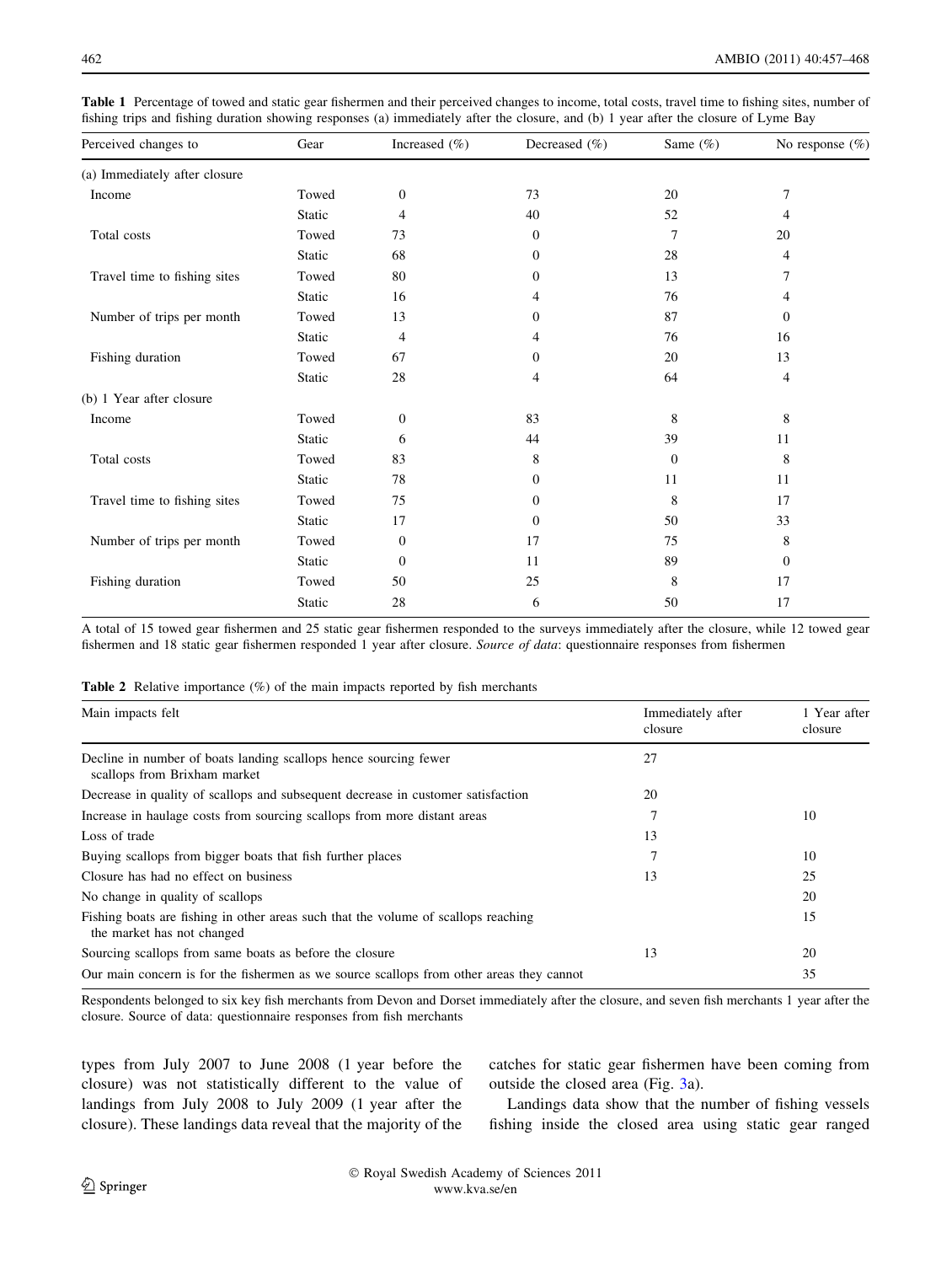<span id="page-7-0"></span>

Fig. 2 Value and wet weight of landings from 2005 to 2009 for a all species landed by static gear, b all species landed by towed gear, and c scallops only from vessels that had fished in the ICES rectangles 30E6 and 30E7. Error bars are SEM. Source of data: MMO landings data 2005–2009

Table 3 Results of the post hoc Tukey's test for differences between years on the value of catches from landings data for the gear types shown on Fig. 2

|                                                                | July<br>05–June 06 | July<br>06–June 07 | July<br>$07 -$ June 08 |
|----------------------------------------------------------------|--------------------|--------------------|------------------------|
| (a) Value of landings using static gear $F = 5.4$ , $P < 0.01$ |                    |                    |                        |
| July $06$ –June $07$                                           | $^{+}$             |                    |                        |
| July $07$ –June 08                                             | $+$                | NS                 |                        |
| July 08-June 09 $+$                                            |                    | NS                 | NS                     |
| (b) Value of landings using towed gear $F = 9.1$ , $P < 0.01$  |                    |                    |                        |
| July $06$ –June $07$                                           | <b>NS</b>          |                    |                        |
| July $07$ –June $08$                                           | $+$                | $^{+}$             |                        |
| July $08$ –June $09$                                           | $+$                | $^{+}$             | NS                     |
| (c) Value of scallops $F = 5.9$ , $P < 0.01$                   |                    |                    |                        |
| July $06$ –June $07$                                           | NS                 |                    |                        |
| July $07$ –June 08                                             | $^{+}$             | NS                 |                        |
| July 08-June 09                                                | $^{+}$             | NS                 | NS                     |

Tukey's test:  $+$ , significant at  $P < 0.01$ ; NS, not significant;  $n = 48$ . Source of data: Marine Management Organization (MMO) landings data 2005–2009



Fig. 3 Mean monthly value of landings  $(E)$  for fishing vessels that use a static gear, and b towed gear comparing the value of landings when fishing had been conducted inside or outside of the closed area. Error bars are SEM. Source of data: MMO landings data 2005–2009



Fig. 4 Number of vessels from landings data from 2005 to 2009 using a static gear, and b towed gear showing the number of vessels fishing inside or outside of the closed area. Error bars are SEM. Source of data: MMO landings data 2005–2009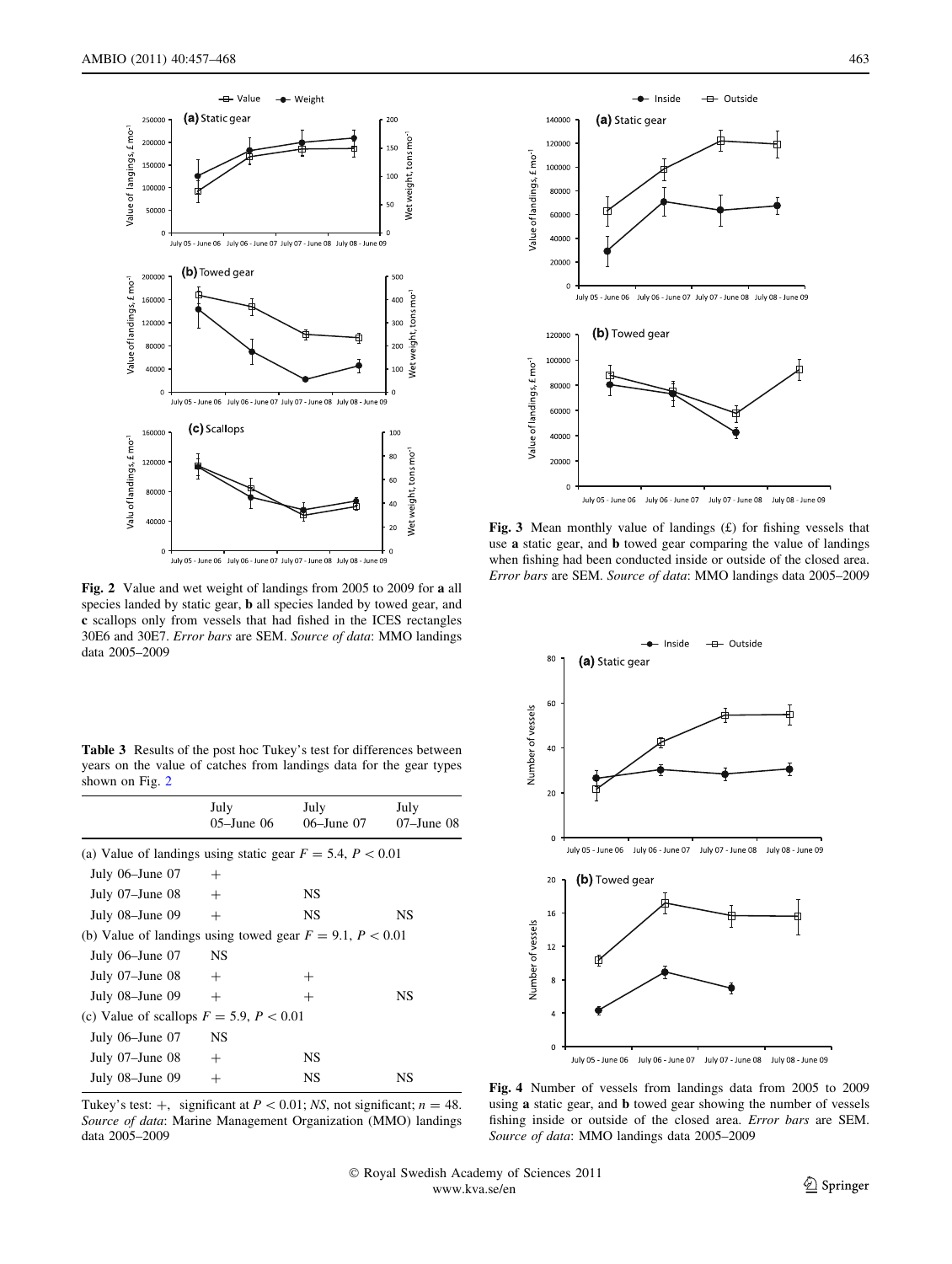



Fig. 5 Number of trips based on landings data made by commercial fishermen using a static gear and b towed gear fishing either inside or outside of the closed area. Error bars are SEM. Source: MMO landings data 2005–2009

Table 4 Results of the post hoc Tukey's test from landings data for differences between years on the number of trips taken inside and outside of the closed area by static gear fishermen shown in Fig. [3](#page-7-0)

|                                                                                                          | July<br>$05 -$ June 06 | July<br>$06$ –June $07$ | July<br>$07 -$ June 08 |
|----------------------------------------------------------------------------------------------------------|------------------------|-------------------------|------------------------|
| (a) Number of trips into the closed area by static gear fishermen<br>$F = 15.6, P < 0.001$               |                        |                         |                        |
| July $06$ –June $07$                                                                                     | NS                     |                         |                        |
| July $07$ –June 08                                                                                       | NS                     | NS                      |                        |
| July $08$ –June $09$                                                                                     | $^{+}$                 | $^{+}$                  |                        |
| (b) Number of trips by static gear fishermen to areas outside of closed<br>area $F = 27.7$ , $P < 0.001$ |                        |                         |                        |
| July $06$ –June $07$                                                                                     | NS                     |                         |                        |
| July 07–June 08                                                                                          | $^{+}$                 |                         |                        |
| July 08–June 09                                                                                          | $\pm$                  |                         | NS                     |
|                                                                                                          |                        |                         |                        |

Tukey's test:  $+$ , significant at  $P < 0.01$ ; NS, not significant;  $n = 48$ . Source of data: Marine Management Organization (MMO) landings data 2005–2009

between 27 and 31 vessels per month from 2005 to 2009 (Fig. [4](#page-7-0)a). The number of vessels using static gear fishing outside of the closed area rose, although not significantly,



Fig. 6 Financial profitability of fishing operations for a static gear and b towed gear fishermen from 2005 to 2009. Costs data were obtained directly from fishermen through questionnaires. Profit was calculated as value of landings (income) minus average costs. Error bars are SEM. Source of landings data: MMO 2005–2009

from 22 in 2005 to 55 vessels per month in 2008. The number of trips has, however, been rising significantly  $(P < 0.001, n = 48)$  for static gear fishermen fishing inside and outside of the closed area (Fig. 5; Table 4). Before the closure, fishing trips made by fishermen using towed gear were to both inside and outside of the closed area, however, this changed from July 2008, when all of the towed gear fishermen were banned from fishing inside the closed area.

Analyses of the profitability of the fishing operations illustrate that in general, financial profits for both towed and static gear fishermen have been declining from 2005 to 2009 (Fig. 6). Most of the fishing operations carried out by static gear fishermen were profitable throughout the study period, whereas towed gear fishermen made losses between July to September 2007, and between April and August 2008 (Fig. 6b). Results indicate that profit margins were very low immediately after the closure but started to rise 8 months afterwards. The profits between May and December 2009 (1 year after closure) were much higher than those of the last 2 years before the closure. This could be an indication that fishermen have adjusted to the initial disruption of the closure on their activities.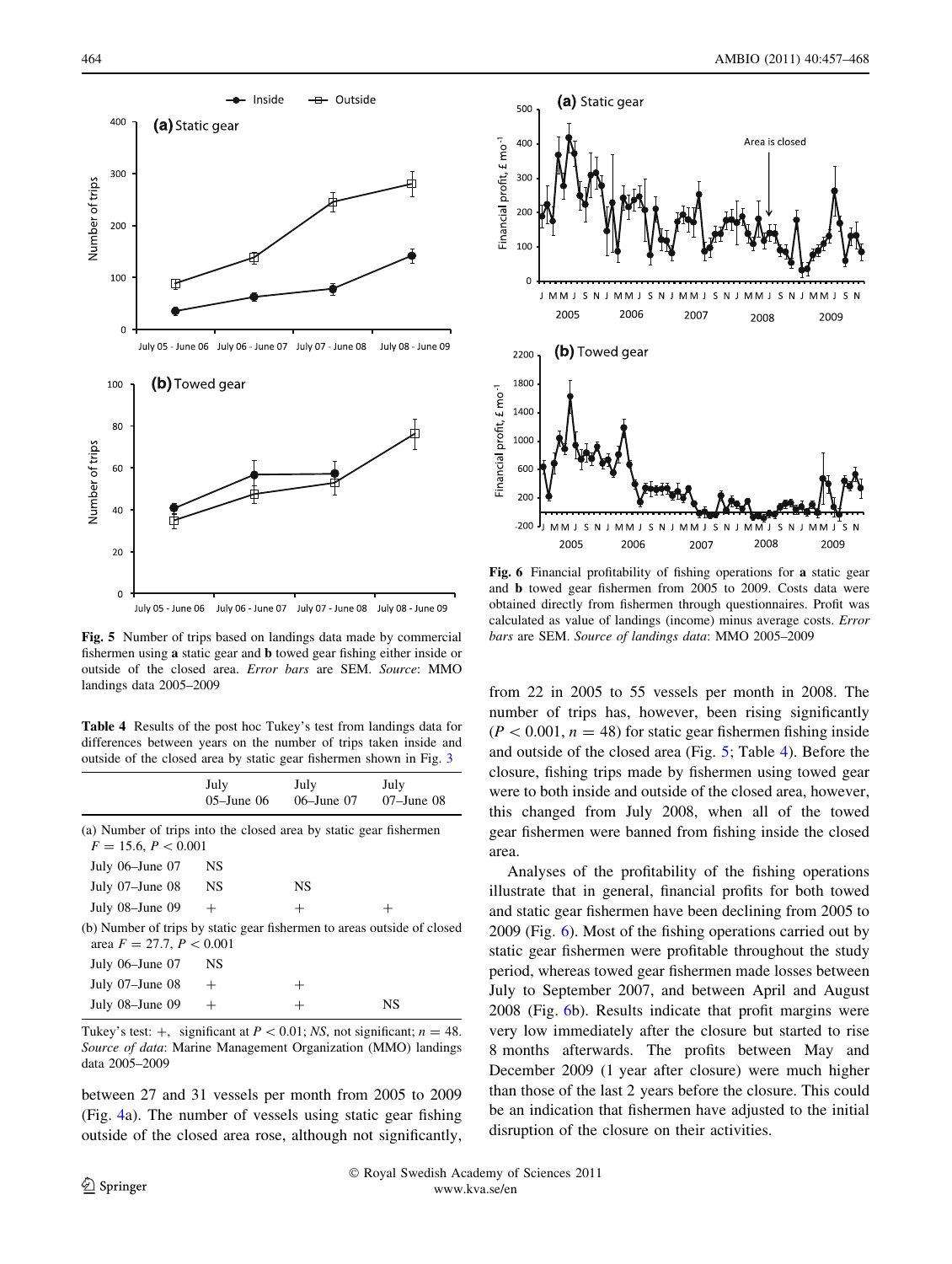#### **DISCUSSION**

The establishment of the closed area has affected various fishing activities in Lyme Bay and imposed a number of costs and benefits on the various stakeholders. In this study, we examined the initial impacts of the closure on commercial fishermen and fish merchants, in order to evaluate the changes that have occurred 1 year after its establishment. The results indicate that the impacts differ according to the gear type and the fishing location used by the fishermen. Most static gear fishermen who fish inside the closed area have seen changes in terms of increased fishing effort, mostly because they have been able to increase the number of crab and whelk pots they deploy. The effects of the closure on static gear fishermen who fish outside the closed area has been reported in terms of increased conflicts with towed gear fishermen who now fish regularly in their traditional grounds. Fishermen using towed gear on the other hand have been impacted through displacement effects as they have been forced to look for other fishing grounds outside the closed area. Despite the impacts felt by the fishermen, fishing in Lyme Bay has remained profitable 1 year after the closure implying that the loss of access to fishing grounds in the closed area has been compensated for by the remaining fishing grounds. This conclusion, however, is based on preliminary findings and reflects a short-term view as the impacts of the closure of Lyme Bay are likely to be felt for a long time to come. This is the view shared by most fishermen and fish merchants who informed us that the impacts of the closure are yet to be fully realized.

Fishermen using towed gear have had to look for other, often more distant, fishing grounds and so experienced increased costs associated with fishing time and location such as an increase in fuel consumption. Although they are making the same number of trips now as they did before the closure, most trips are to fishing grounds further afield, some of which are not as productive as those in the closed area. Out of the four most productive inshore areas for scallops that have been identified in South Devon coast, only one is outside the closed area (DSFC [2008](#page-11-0)). Vessels totally dependent on scallops, therefore, have to compete for space within this remaining area, that has seen increased congestion and anecdotal evidence indicates that there is increased conflict amongst towed gear fishermen and between towed and static gear fishermen. Our analysis indicates that fishermen using towed gear are working longer hours to compensate for the loss of the fishing grounds. This strategy seems to enable the fishermen to maintain similar income levels as before the closure. The question is whether this small area will be able to sustain the large number of vessels that will be dredging on fulltime basis over the long term.

Due to increases in costs associated with displacement effects, towed gear fishermen may be able to change to static gear enabling them to continue to use their old fishing grounds or they may develop other fishing opportunities. However, this may not be possible for most of the fishing vessels, especially the small ones that fish in Lyme Bay. The size of vessel means that they cannot safely move to other, more distant areas or readily change methods of fishing without a large capital outlay. Furthermore, some vessels may not be capable of being used for alternative methods of fishing due to the specialized equipment used. For example, the opportunity for mobile fishing gear vessels to change over to potting for crustaceans is very difficult (DSFC [2008\)](#page-11-0). Fisheries restrictions in neighboring areas may also be a constraint on relocation of effort. For example, the inshore potting agreement in Start Bay includes areas designated for exclusive static or towed gear use, and for seasonal static and towed gear use (Blyth et al. [2002](#page-11-0)); restrictions are now in place in Cardigan Bay for scallop dredging; and further MPAs are planned around SW England. The findings from our questionnaires have shown that four fishermen so far have changed gear as a result of the closure.

Fishermen using static gear fishing outside the closed area are concerned that their traditional fishing grounds are being put under increased fishing intensity as a result of the displaced towed gear fishermen. Some respondents said that they had experienced increases in damage to their nets and pots by vessels of towed gear fishermen. Although this was hard to verify with the present data, the increased intensity of use of the grounds outside the closure by towed gear fishermen means that it is very likely that static gear loss and damage is occurring. Conflicts between static and towed gears are not new (Blyth et al. [2002\)](#page-11-0), but could have been intensified by the closure. This could be managed through the use of gentlemen's agreements or through the development of local fisheries management systems such as the inshore potting agreement that exists in Start Bay (Blyth et al. [2002](#page-11-0)). Such local inshore fisheries management systems have been shown to reduce conflicts between static and towed gear fishermen, but a number of factors are critical for their success including: (1) a limited number of organizations representing the fishermen; (2) a very high level of membership of those organizations; and (3) simple and clear rules (see Blyth et al. [2002](#page-11-0)).

Fishermen using static gear fishing inside the closed area have benefited from the closure by having more space to spread their pots and nets. As their fishing territories have expanded, most of them appear to have used the extra fishing space to double the number of pots they deploy. By doing this, static gear fishermen have enjoyed profitable fishing operations after the closure. Some static gear fishermen claimed that there is now very little space for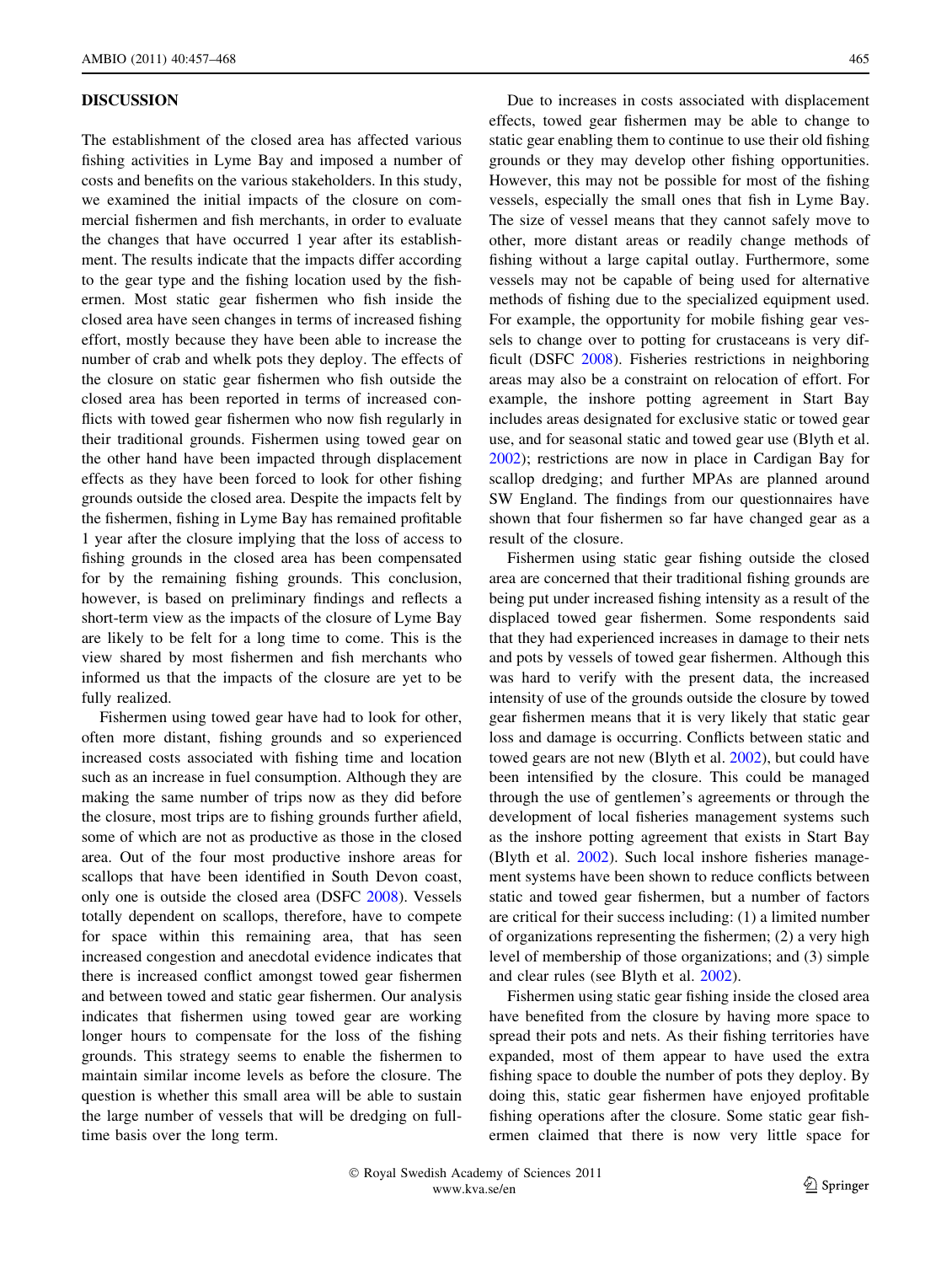additional static gear in the closed area meaning that static gear fishermen can only create space for additional pot strings by moving existing strings closer together. If this is the case, then this perceived benefit of the closure may be short-term as the resultant trap aggregation may cause local overfishing (McClanahan and Kaunda-Arara [1996](#page-12-0); Miller and Hunte [2000\)](#page-12-0). McClanahan and Mangi ([2000\)](#page-12-0) found that by increasing the number of traps a fisherman deployed, fishermen fishing adjacent the Mombasa Marine Park experienced a reduction in the catch per trap. If so, then the MPA management may need to regulate the number of pots inside the closed area if they need to demonstrate that the closure has both conservation and fisheries benefits.

Fish processors and merchants reported that they had experienced difficulties in finding alternative sources of scallops immediately after the closure and they considered the scallops that they were getting from outside the closed area to be of poorer quality, hence of lower value. Some merchants claimed that they had experienced increases in haulage costs from sourcing scallops from more distant areas, while some fish auctioneers reported loss in trade as some buyers were closing their accounts due to reduced supply of scallops. When these same processors and merchants were interviewed 1 year after the closure, they suggested a more stable picture. Most processors were still buying from the same local boats and the boats were catching enough to meet demand. The number of buyers at the Brixham market was still the same as before the closure and that there had been little change in volume or price of scallops sold through the market. Clearly some of these scallops were not coming from Lyme Bay; most were landed by bigger boats that fish further away. It is likely that this change in perceptions from deep pessimism immediately after closure to a moderate level of optimism one year after closure could be because fish processors and merchants were initially uncertain about the livelihoods of the fishermen and their potential to find new scallops grounds. The perceptions of fish merchants towards the closure are a sign that most fishermen might have adjusted to the closure. However, most agree that the full effects of the closure are yet to be felt. Fishing is a complex process that depends on many factors, including the type of vessel and gear used, target species, stock density, weather and time and areas fished (Sanchirico [2002](#page-12-0)). The inputs into this process affect the costs associated with fishing and, therefore, impact the activity level. The fisheries within Lyme Bay are also highly seasonal, e.g. scallop harvesting follows known cycles (Stevens et al. [2007](#page-12-0)). Annual variations in fishing activities driven by these factors will continue to influence the total costs incurred by fishing fleets and compound the impacts of the closure.

The pessimistic views of fishermen and fish merchants towards the closure were not supported by the landings data, which showed that there have been minimal changes. Most of the variables analyzed through the landings data showed similar levels 1 year before and after the closure, albeit at higher levels of fishing effort. The fishermen's views may be a reflection of the contentious way in which the Lyme bay closure was established and their objection to the process. The decision to establish the MPA in Lyme Bay followed a series of resource use conflicts, mainly between conservation groups and commercial fishermen using dredges and trawlers (Rees et al. [2010b](#page-12-0)). It was evident from responses to open-ended survey questions that fishermen saw the decision to establish an MPA in Lyme Bay as a top-down intervention from Government, when discussions were still taking place on the best way to balance the various interests in Lyme Bay. The Government, however, argued that it had to intervene since a lengthy bottom up process had largely failed to provide the necessary protection for the reefs (Rees et al. [2010b\)](#page-12-0). These views of fishermen can change in favour of MPAs, however. For example, establishing the Tonga Island Marine Reserve in New Zealand was contentious amongst local residents, holiday makers, recreational and commercial fishermen, who were concerned about its impacts on their activities. However, after 10 years the attitudes of local stakeholders had changed with most in favour of the reserve (Tylor [2003](#page-12-0)). Similarly, Joyce ([1989\)](#page-12-0) found the majority of commercial fishermen in favour of the Leigh Marine Reserve after two decades of its establishment. Fishermen around the Leigh Marine Reserve did not just support the marine reserve but also helped enforce rules by reporting poachers to the enforcement agencies. Given that many fishermen in Lyme Bay felt that the marine environment was a common resource and that rights of access should be granted to all, it is understandable that they find it difficult to accept that this is no longer the case. Overcoming this requires education and consultation if fishermen are to change their attitudes. However, the dilemma is still present whereby conservationists claim that access to the resources of the sea is a privilege, while recreational users believe it is their right to enjoy and fishermen their right to exploit. In exploring changing attitudes to MPAs, it is helpful to acknowledge and engage the diversity of stakeholder groups, each with a distinct perspective (Jones [2008](#page-12-0)).

Greater stakeholder involvement is required for the successful establishment and management of MPAs (Jones [1999](#page-12-0); Jones and Burgess [2005;](#page-12-0) Beukers-Stewart et al. [2005](#page-11-0)). In the case of Lyme Bay, the multiplicity of direct and indirect interests means that there is a need to include more people in the decision making process, such as recreational users and local businesses. Ravetz ([1999\)](#page-12-0) refers to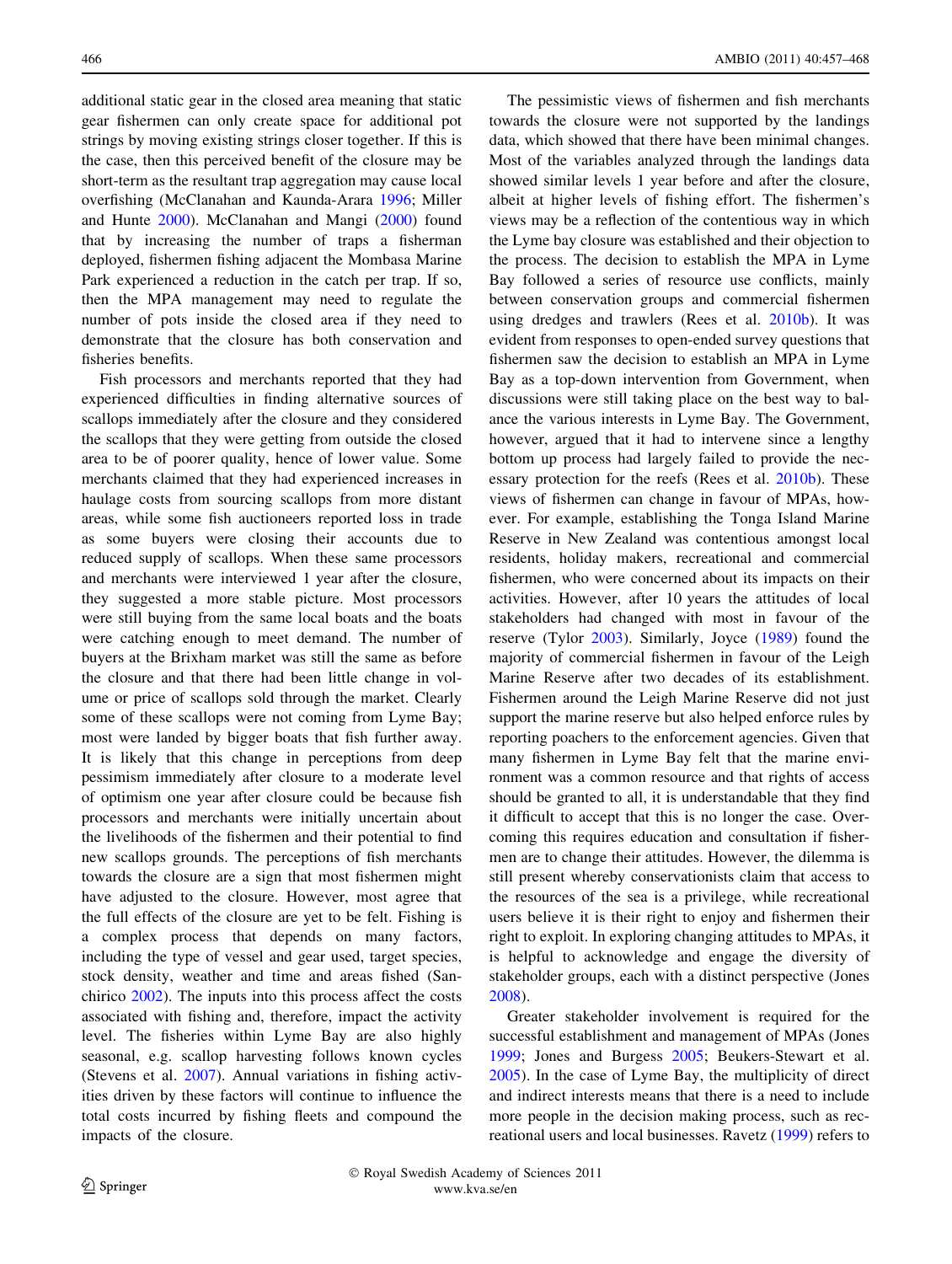<span id="page-11-0"></span>this as an 'extended peer community'. The inclusion of a wider stakeholder community is considered a key element in the adoption of the ecosystem approach (Jones [2001](#page-12-0)). However, stakeholder processes frequently result in conflict over what are commonly referred to as collective action problems (Jones [2006](#page-12-0)). Collective action problems are very common in areas of multiple use, where resource use interests are highly heterogeneous and perspectives commonly conflicting (Jones and Burgess [2005](#page-12-0)). There is therefore a need for advanced frameworks that include a clear weighting of the diverse values held by different stakeholders to ensure that the process of establishing MPA is not hijacked by a minority group, or a group with a disproportionately large voice, and that the distribution of costs and benefits are assessed, including related equity and justice (Jones [2009](#page-12-0)).

In the UK, a consultation is underway for a network of MCZs through the Marine and Coastal Access Act. This involves four regional partnerships projects that are identifying and recommending a network of sites to Government Ministers through collaboration amongst stakeholders. Information from stakeholders on the ecological, economic and social value of various areas of the sea and seabed is being used to inform the network design, objectives and management strategies. Such a partnership approach in establishing MPAs is welcomed by many stakeholders, and is considered an improvement to the many criticisms that were prevalent during the establishment of the Lyme Bay closure. It remains to be seen whether this collaborative approach reduces subsequent conflicts and objections.

In conclusion, preliminary findings indicate that the introduction of a closed area in Lyme Bay has so far had minimal impacts on the average incomes and profits of fishermen and fish merchants. Most fishermen and fish merchants initially claimed that they are heavily impacted by the closure but this may be a reflection of their objection to the top-down process leading to its introduction. The full social impacts of the closure, such as increased conflicts, longer fishing duration for some fishermen and changes in income distribution, have yet to be fully explored. Although the landings data reported here have been collected from official sources, they are conservative estimates. With respect to catch levels and fishing effort based on landings in UK ports, not all catches by inshore fishing fleet, fishing within 12 nm of the coast, are recorded at landing, although buyers and sellers must report their transactions to fisheries administrations. It is therefore possible that the landings data analyzed here are underestimates of the true level of catches and fishing effort. Assumptions were also made in relating specific landings to the actual location they were caught, and in calculating opportunity cost of the closure. This study has, however,

helped us understand the initial perceptions, costs and benefits to fishermen and fish merchants of the Lyme Bay closure. The findings will aid the facilitation and organization of the appropriate scientific and economic analyses for a long-term monitoring of the impacts of the Lyme Bay closure, as well as future marine conservation zones under the Marine and Coastal Access Act.

Acknowledgements This research is being funded by the UK Department for Food, Environment and Rural Affairs (Defra) and Natural England. The authors would like to thank the fishermen and fish merchants in Lyme Bay for their cooperation in undertaking this study.

## REFERENCES

- Anderson, J., H. Curtis, R. Boyle, and K. Graham. 2007. 2005 Economic survey of the UK Fishing Fleet short report. Edinburgh: Sea Fish Industry Authority.
- Andrews, T. 2008. Impact assessment of measures to protect marine biodiversity in Lyme Bay. Report to Defra: 57 pp.
- Beukers-Stewart, B.D., B.J. Vause, M.W.J. Mosley, H.L. Rossetti, and A.R. Brand. 2005. Benefits of closed area protection for a population of scallops. Marine Ecology Progress Series 298: 189–204.
- Blyth, R., M. Kaiser, G. Edwards-Jones, and P. Hart. 2002. Voluntary management in an inshore fishery has conservation benefits. Environmental Conservation 29: 493–508.
- Carter, D.W. 2003. Protected areas in marine resource management: another look at the economics and research issues. Ocean and Coastal Management 46: 439–456.
- Currie, D.R., and G.D. Parry. 1996. Effects of scallop dredging on a soft sediment community: a large-scale experimental study. Marine Ecology Progress Series 134: 131–150.
- Curtis, H., and J. Anderson. 2008. Lyme Bay proposed MPA: Indications of social and economic impacts. Edinburgh: Sea Fish Industry Authority, Submission for Marine and Fisheries Agency.
- Defra. 2008. Explanatory memorandum to the Lyme Bay designated area. Fishing Restrictions Order 2008 No. 1584. London: Defra.
- DSFC. 2008. Devon Sea Fisheries Committee response to consultation on marine special areas of conservation (SACs) and special protection areas (SPAs) in English, Welsh and offshore waters around the UK: social and economic impacts: 13 pp.
- Devon Wildlife Trust (DWT). 2007. Lyme bay reefs: A 16 year search for sustainability. UK: Exeter.
- English Nature 2006. 2006. Lyme bay reefs dossier from English nature to Defra. Peterborough, UK: Defra.
- Garcia-Charton, J.A., I.D. Willians, A. Perez Ruzafa, M. Milazzo, R. Chemello, C. Marcos, et al. 2000. Evaluating the ecological effects of Southern European marine-protected areas: habitat, scale and the natural variability of ecosystems. Environmental Conservation 27: 159–178.
- Gell, F.R., and C.M. Roberts. 2003. Benefits beyond boundaries: the fishery effects of marine reserves. Trends in Ecology & Evolution 18: 448–455.
- Goni, R., N.V.C. Polunin, and S. Planes. 2000. The Mediterranean: Marine-protected areas and the recovery of a large marine ecosystem. Environmental Conservation 27: 95–97.
- Hirst, J.A., and M.J. Attrill. 2008. Small is beautiful: An inverted view of habitat fragmentation in seagrass beds. Estuarine, Coastal and Shelf Science 78: 811–818.